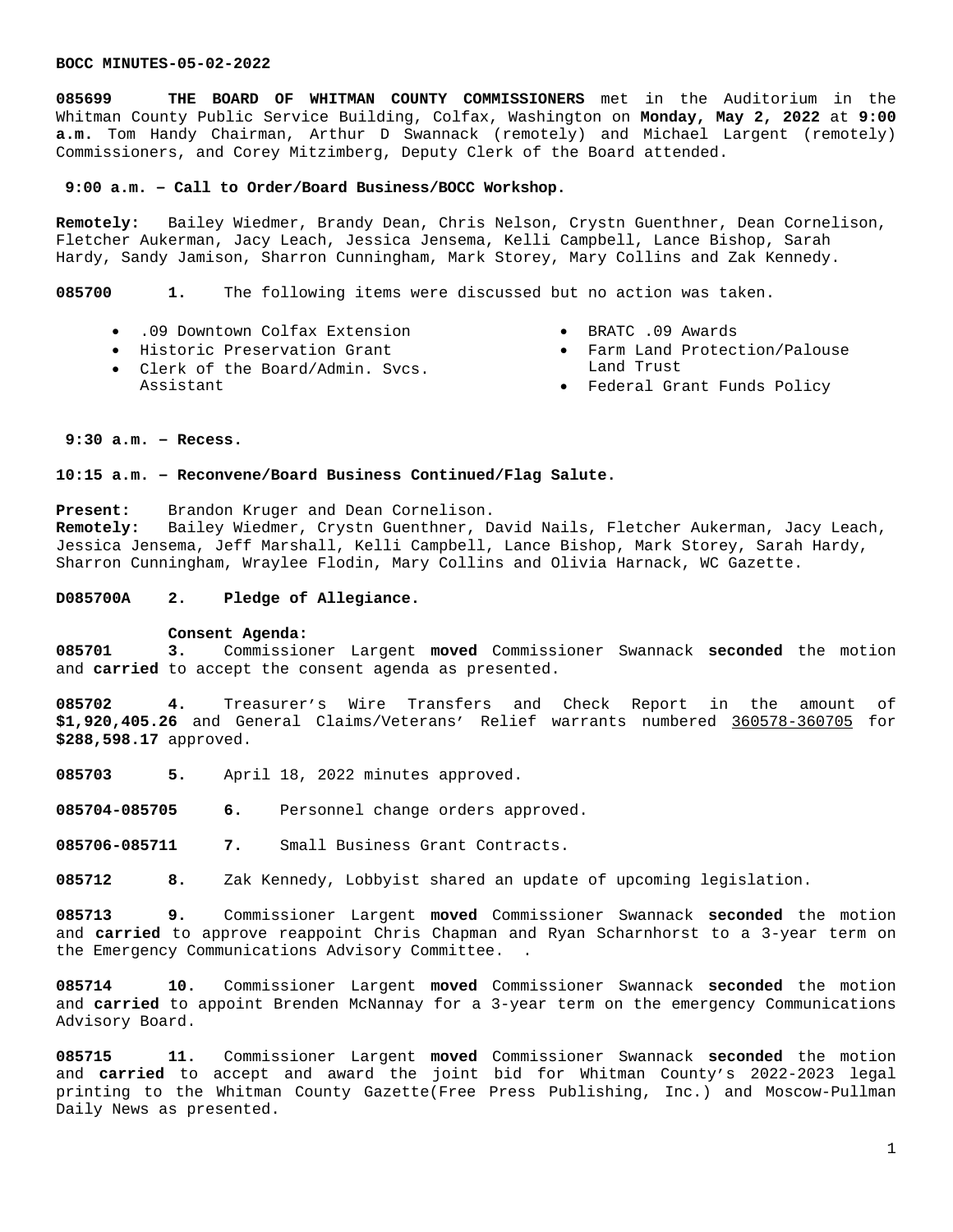**085716 12.** Commissioner Largent **moved** Commissioner Swannack **seconded** the motion and **carried** to award .09 Grants to the City of Colfax-Colfax, Golf Course project in the amount of \$79,000.00 and to the City of Tekoa in the amount of \$21,000.00 as recommended by the Blue Ribbon Advisory Task Committee(BRATC).

**085717 13.** The regular meeting was recessed and the hearing convened by the Chairman for a hearing regarding Whitman County Surplus.

Maintenance Operations Manager, Brandon Kruger shared the vehicles being sold are out of service or coming out of service. Most of the vehicles listed are from the Sheriff's department and aa few from the Emergency Management Department. The list has been published.

There being no further comments the hearing was adjourned and the regular meeting reconvened.

**085718 14.** Commissioner Largent **moved** Commissioner Swannack **seconded** the motion and **carried** to approve the resolution to dispose of Whitman County Surplus Property.

**085719 15.** Commissioner Largent **moved** Commissioner Swannack **seconded** the motion and **carried** to approve the letter of agreement for the 2022 retention incentive as presented.

**085720 16.** Commissioner Largent **moved** Commissioner Swannack **seconded** the motion and **carried** to re-appoint John Snyder to the Whitman County Citizen's Commissioner on the Salary Commission.

**085721 17.** Commissioner Largent **moved** Commissioner Swannack **seconded** the motion and **carried** to rescind the Emergency Declaration for the Malden Fire.

**085722 18.** Commissioner Largent **moved** Commissioner Swannack **seconded** the motion and **carried** to approve the Chair to sign a letter of support for Administrative Services and Community Action Center moving forward with the creation of a proposal of funding to the Department of Commerce for aid to stabilizing up to five Ukrainian refugee families.

**085723 19.** Commissioner Largent **moved** Commissioner Swannack **seconded** the motion and **carried** to approve publishing the Notice of Sale of the Whitman County Surplus Property.

**085724 20.** Commissioner Largent **moved** Commissioner Swannack **seconded** the motion and **carried** to approve the resolution establishing the 2022 Sealcoat Project.

**085725 21.** Commissioner Largent **moved** Commissioner Swannack **seconded** the motion and **carried** to approve the resolution establishing the 2022 Gutchaulk Bridge Replacement Project.

**085726 22.** Commissioner Largent **moved** Commissioner Swannack **seconded** the motion and **carried** to approve the resolution establishing the 2022 Ingram Bridge Replacement Project.

**085727 23.** Commissioner Largent **moved** Commissioner Swannack **seconded** the motion and **carried** to approve the Chairman of the Board signing the Shoreline Maser Program (SMP) contract between Shea, Carr & Jewell, Inc. and Whitman County Planning Department.

**D085727A 24.** The resolution establishing a Whitman County Sole Source for the Whitman County Landfill's Scales was tabled, for document to be completed.

# **DIVISION UPDATES:**

**D085727B 25.** The following division updates provided by Public Works staff.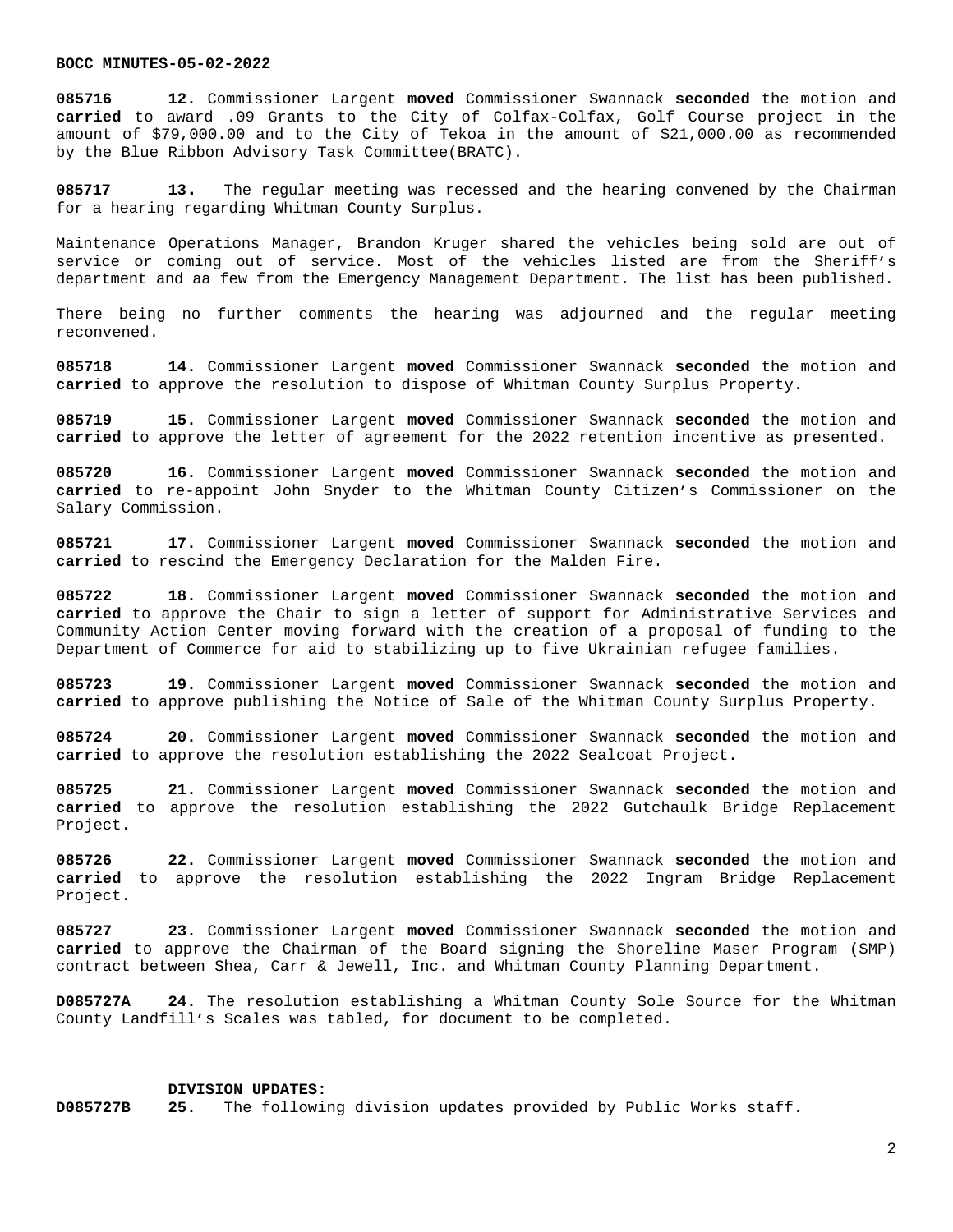#### **Solid Waste Division:**

**D085727C 25A.** Public Works Director, Mark Storey said the design team is hoping to go out to bid as soon as possible for the Scale Shack.

### **Engineering Division:**

**D085727D 25B.** County Engineer Dean Cornelison said the Port of Wilma paving is complete, a coat of liquid asphalt and center lines will be painted this weekend.

**D085727E 25C.** A ribbon cutting is scheduled for May 2 at 11:00 a.m. for the Port of Wilma Road completion.

**D085727F 25D.** Per Mr. Cornelison the Doneen rock crushing started a week and half ago and should be complete in five to six weeks.

# **Finance Division:**

**D085727G 25E.** Mr. Storey shared he is working on an update to the "Take Home Vehicle" policy and plans to have it available to be shared in the next two weeks for additional input from other departments and the Commissioners.

#### **Maintenance Division:**

**D085727G 25F.** Maintenance Operations Manager, Brandon Kruger said as weather allows graveling and grading is being done.

**D085728 25G.** Using the Small Works Roster, the 2022 Gutchaulk Arch (Squash) Pipe bid was awarded to TrueNorth Steel, 5405 Momont Road, Missoula, MT 59808 with a Basis of Award of \$30,264.75 (before tax). Other bids were received from Arrow Construction Supply. Inc. of Spokane, WA and Contech Engineered Solutions of Irving, TX.

**085729 25H.** Using the Small Works Roster, the 2022 Ingram Arch (Squash) Pipe bid was awarded to TrueNorth Steel, 5405 Momont Road, Missoula, MT 59808 with a Basis of Award of \$20,485.24 (before tax). Other bids were received from Arrow Construction Supply. Inc. of Spokane, WA and Contech Engineered Solutions of Irving, TX.

#### **CORRESPONDENCE:**

- **D085729 26.** No correspondence was received.
- **085730 27.** Commissioners' pending list reviewed.
- **D085730A 28.** Approved documents signed.

**11:30 a.m. – Recess.**

### **1:30 p.m. – Reconvene/Workshop/Board Business Continued.**

**Remotely:** Jessica Jensema, Jody Opheim and Tammy Howard, Ladow Court.

**085731 29.** Whitman County Hospital #2/LaDow Court. The following items were discussed but no action was taken.

- Garfield Medical Clinic Renovations Staff Training
	- LaDow Court/Garfield-Farmington EMS-PPE Supplies
- 
- LaDow Staff Incentive

**2:00 p.m. – Recess.**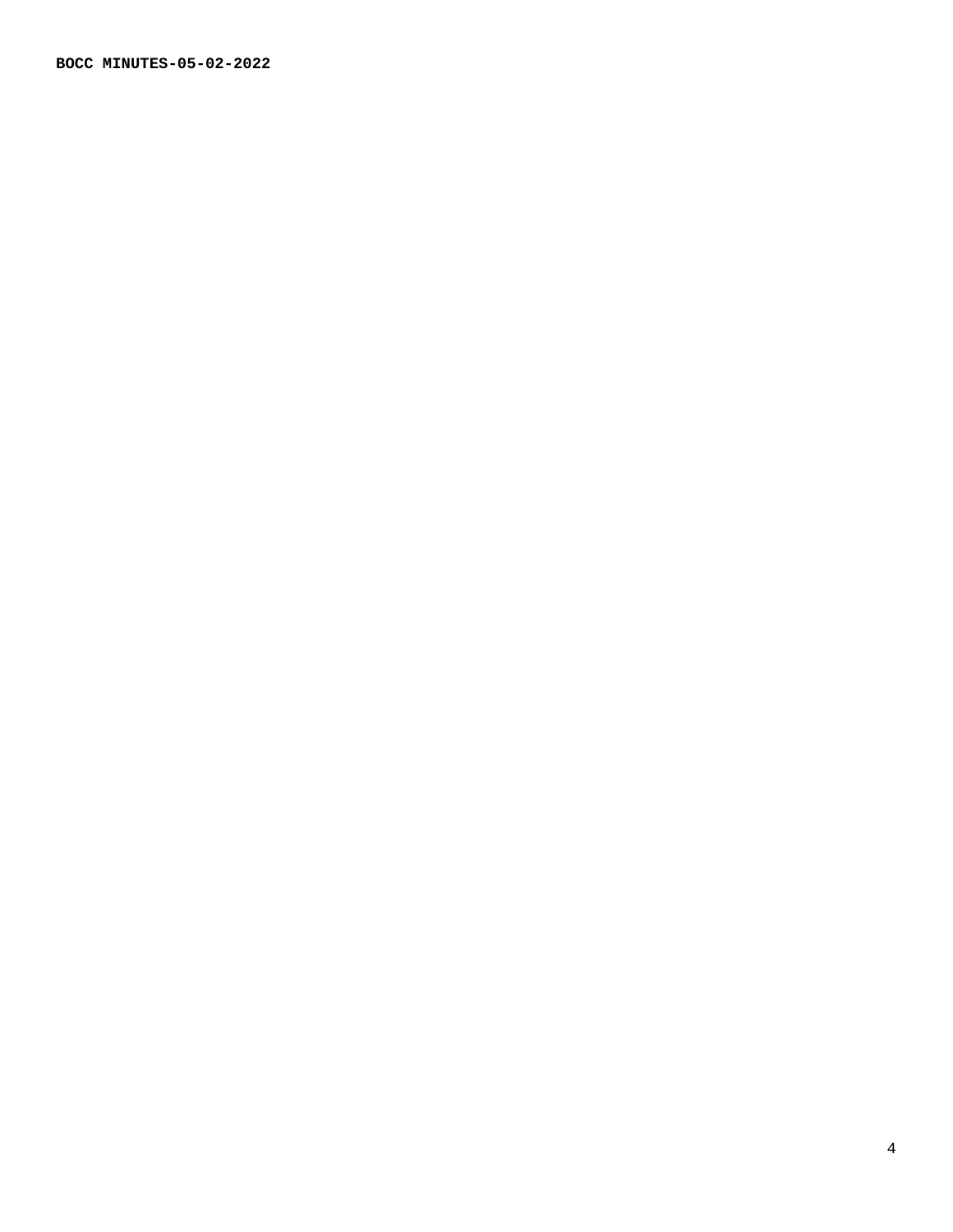**D085731A THE BOARD OF WHITMAN COUNTY COMMISSIONERS** met in the Auditorium in the Whitman County Public Service Building, Colfax, Washington on **Monday, May 9**, **2022** at **9:00 a.m.** Tom Handy Chairman, Arthur D Swannack (remotely) and Michael Largent (remotely) Commissioners, and Corey Mitzimberg, Deputy Clerk of the Board attended.

#### **9:00 a.m. – Reconvene/Board Business Continued.**

**D085731B 30.** Approved consent agenda items signed.

**085732 31.** Treasurers Wire Transfers and Check Report in the amount of **\$3,672,696.22,** General/Veteran's Relief/Payroll warrants numbered **360719 - 360805** for **\$200,423.06** approved.

**085733-085743 32.** Personnel change orders approved.

**085745-085746 32A.** Small Business Grant Contracts approved.

# **9:05 a.m. – BOCC Workshop.**

**Remotely:** Bailey Wiedmer, Bill Tensfeld, Brandy Dean, Chris Skidmore, Crystn Guenthner, Fletcher Aukerman, Jacy Leach, Jessica Jensema, Lance Bishop, Mark Storey, Sarah Hardy, Sharron Cunningham, Mary Collins and Olivia Harnack, Whitman County Gazette.

**085746 33.** The following items were discussed but no action was taken.

- Email-Railroad between Moscow and Colfax
- Veterans Service Officer Hiring Status
- Whitcom Building Rental
- Water 101 Meeting Summary
- Rock Slide/Snake River
- PBAC Director Offer Made
- Public Works Update
- Port of Whitman Update
- Courthouse Construction Update
- COVID-19 Update
- Health Department Construction Needs

### **9:30 a.m.- Recess**

### **10:00 a.m. – Reconvene/Board Business Continued/Workshop.**

**Present:** Mark Storey **Remotely:** Alan Thomson, Fletcher Aukerman, Jessica Jensema, Jacy Leach, Lance Bishop, Sara Hardy, Mary Collins and Olivia Harnack, Whitman County Gazette.

**085747 34.** The following items were discussed but no action was taken.

Comprehensive Plan

### **11:15 a.m.- Recess**

# **1:30 p.m. – Reconvene/Board Business Continued/Workshop.**

**Present:** Tom Kammerzell, Mark Storey, Lance Bishop, Jessica Jensema, Wraylee Flodin, Jeff Marshall, Josh Vincent **Remotely:** Karl Webber, Kristine Meyer and Chris Nelson.

**085748-085749 34.** The following items were discussed but no action was taken.

Whitman County/Port of Whitman Joint Meeting